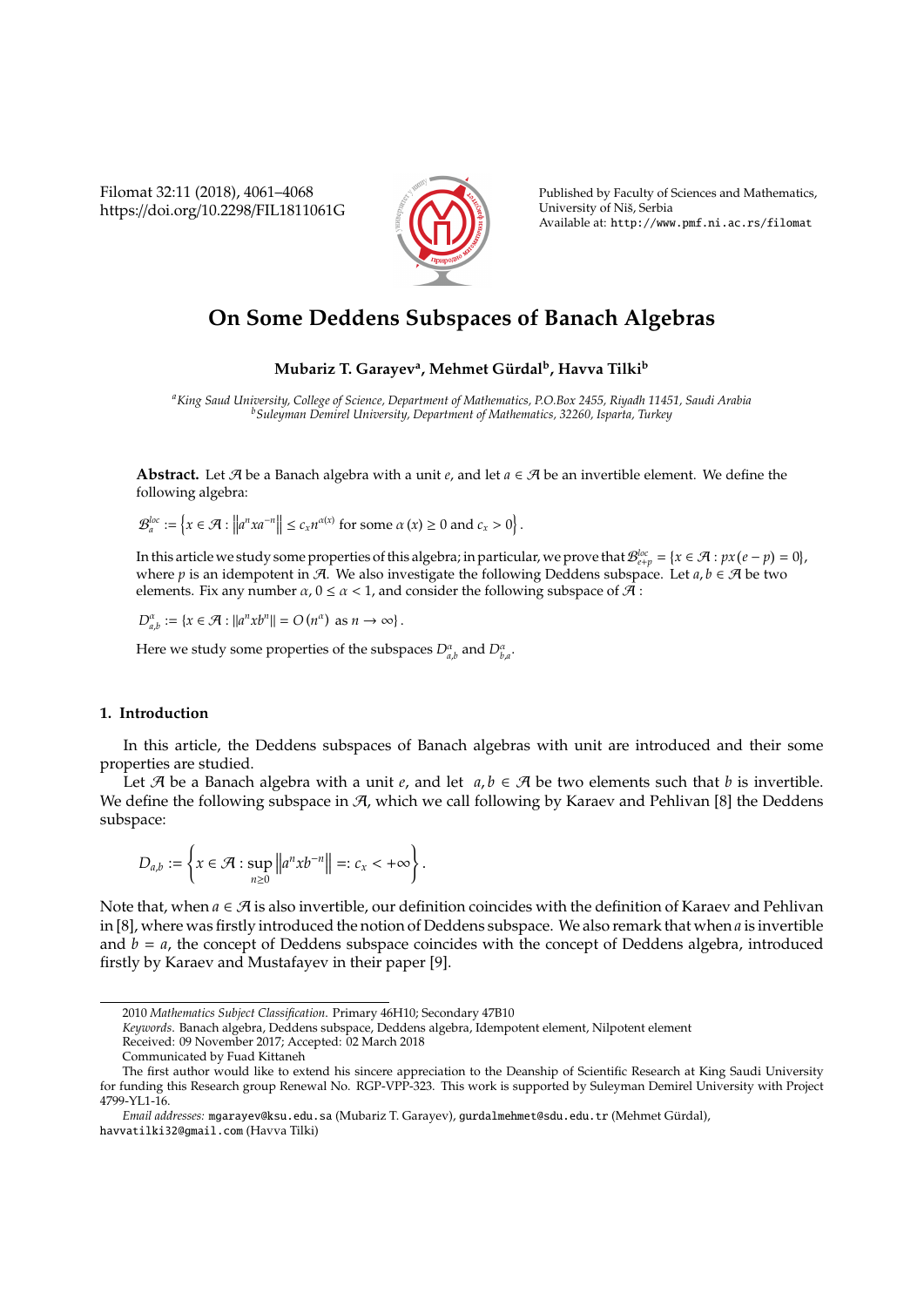Let  $\mathcal{L}(H)$  denote the Banach algebra of all bounded linear operators on the complex separable infinitedimensional Hilbert space *H*. Recall that given an invertible operator  $T \in \mathcal{L}(H)$ , the study of operators *A* whose conjugation orbit  $\{T^nAT^{-n}\}$  is bounded, that is, for  $A \in \mathcal{L}(H)$  and  $T$  invertible,

$$
\sup_{n\geq 0} \|T^n A T^{-n}\| < +\infty,\tag{1}
$$

was initiated by Deddens in the 1970*s* when he gave a characterization of nest algebras in terms of the so-called Deddens algebra  $\mathcal{B}_T$  (see Karaev and Mustafayev [9]), where  $\mathcal{B}_T$  is the set of operators *A* in  $\mathcal{L}(H)$ satisfying (1). It is easy to see actually that  $B_T$  is an algebra.

Recall that a family of subspaces of *H* is called a nest if it is totally ordered by inclusion.

Recall that given a nest R of subspaces on a separable Hilbert space *H*, Ringrose [15] introduced the concept of the associated nest algebra

$$
N_R := \{ X \in \mathcal{L}(H) : \text{every } N \in \mathcal{R} \text{ is invariant for } X, \text{ i.e. } XN \subset N \}.
$$

Nest algebras have been studied by many authors, e.g., [1], [2], [6], [10] and [11]. In particular, in [2], Deddens studied the following set and relationship to nest algebras: given an invertible operator *A*, let

$$
\mathcal{B}_A := \left\{ X \in \mathcal{L}(H) : \left\| A^k X A^{-k} \right\| \text{ bounded for } k = 0, 1, 2, \ldots \right\}.
$$

For  $X \in \mathcal{B}_A$ , let  $C_A(X) = \sup$ *k*≥0  $||A<sup>k</sup>XA<sup>-k</sup>|| < +\infty$ . In general,  $B_A$  is an algebra that contains the commutant

$$
\{A\}' := \{Y \in \mathcal{L}(H) : YA = AY\}
$$

of *A*. If *A* is a positive invertible operator, then Deddens proved that  $B_A$  is equal to the nest algebra associated with the nest  $\{E([0,a]): a \geq 0\}$ , where *E* is the spectral measure of *A*, and that  $C_A(X) = ||X||$ . Conversely, every nest algebra arises in this manner. Note that the algebra B*<sup>A</sup>* has been investigated previously in [3]: If  $A \in \mathcal{L}(H)$  is of the form  $A = \lambda I + N$ , where  $0 \neq \lambda \in \mathbb{C}$  is a complex number and  $N$  is a nilpotent operator (i.e.,  $N^n = 0$ ,  $N^{n-1} \neq 0$  with some integer  $n \ge 2$ ), then  $\mathcal{B}_A = \{A\}^7$ . Furthermore, if *H* is finite dimensional, then the converse holds.

More general results are obtained by Karaev and Mustafayev [9], Karaev and Pehlivan [8], Drissi and Mbekhta [4, 5] and Mustafayev [12, 13], see also references therein.

In this paper, we consider the following two subspaces of a Banach algebra  $\mathcal{A}$ . Let  $a, b \in \mathcal{A}$  be two elements. Fix any number  $\alpha \in [0, 1)$ . We define the following Deddens subspace of  $\mathcal{A}$  :

$$
D_{a,b}^{\alpha} = \{x \in \mathcal{A} : ||a^n x b^n|| = O(n^{\alpha}) \text{ as } n \to \infty\}.
$$

In some special situations, we give a complete description of the subspace  $D^{\alpha}_{a,b'}$ , which improves the similar result in [8].

For any fixed invertible element  $a \in \mathcal{A}$ , we also introduce the following set:

$$
\mathcal{B}_a^{loc} = \left\{ x \in \mathcal{A} : \left\| a^n x a^{-n} \right\| \le c_x n^{\alpha(x)} \text{ for some } \alpha(x) \ge 0 \text{ and some } c_x > 0 \right\}.
$$

It is easy to see that actually  $B_a^{loc}$  is an algebra. In case of  $a = e + p$ , where  $p$  is an idempotent element in A, we prove that  $\mathcal{B}^{loc}_{e+p} = \{x \in \mathcal{A} : px(e-p) = 0\}$ , which improves a result in [8].

### **2. Some Properties of Deddens Algebras**

If *A* is a nonzero operator in  $\mathcal{L}(H)$ , then a complex number  $\lambda$  is an extended eigenvalue of *A* (see Gürdal [7], and references therein) if there is a nonzero operator *T* such that

$$
AT = \lambda TA. \tag{2}
$$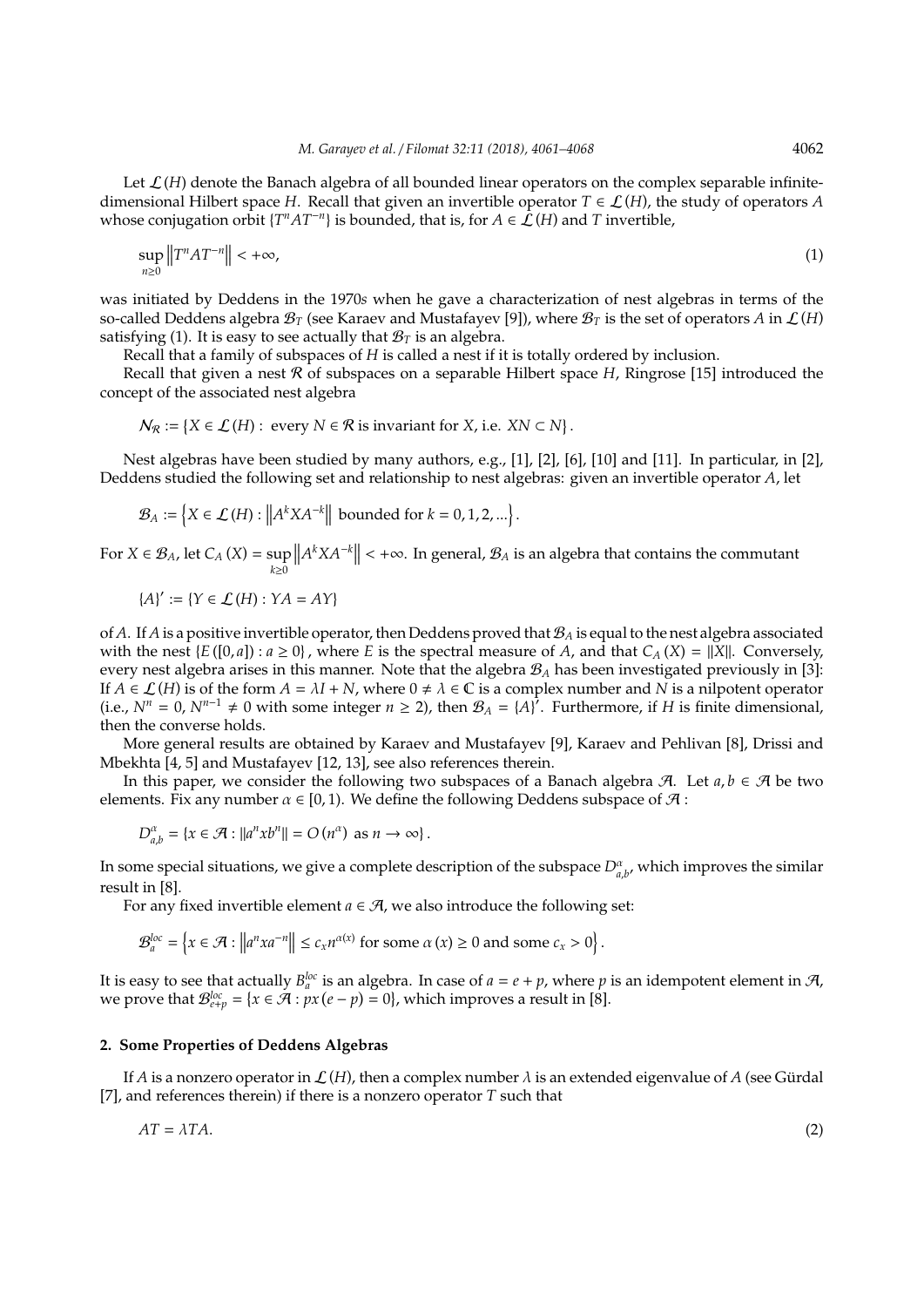We will denote by the symbol  $ext(A)$  the set of extended eigenvalues of  $A$ , and the set of all extended eigenvectors corresponding to  $\lambda \in ext(A)$  will be denoted as  $Ext_{\lambda}(A)$ . It is clear that always  $1 \in ext(A)$  for every operator  $A \in \mathcal{L}(H)$ . In fact, one can take *T* being self of *A*, or the identity operator *I* on *H*.

Here we present a new simple property, and also only for completeness, some known properties of Deddens algebras. For more details the reader can be see and consult in [2].

**Proposition 2.1.** Let  $A \in \mathcal{L}(H)$  be an invertible operator, and let  $\lambda \neq 0$  be an extended eigenvalue of A. Then  $\mathcal{B}_A$  and  $B_{A^{-1}}$  *are algebras such that* Ext<sub>λ</sub> (*A*) ⊂  $B_A ∪ B_{A^{-1}}$ , *where Ext*<sub>λ</sub> (*A*) *is the set of extended eigenvectors corresponding to* λ*.*

*Proof.* As is shown already in Section 1,  $\mathcal{B}_A$  is an algebra. Similarly  $\mathcal{B}_{A^{-1}}$  is also an algebra. Now let *X* be an arbitrary element of the set  $Ext_{\lambda}(A)$ . Then, in view of (2),  $AX = \lambda XA$ . Hence

$$
A^n X = \lambda^n X A^n \tag{3}
$$

for any integer  $n > 0$ . First, assume that  $|\lambda| \leq 1$ . Then by using (3), we have for any *n* that

 $||A^n X A^{-n}|| = ||\lambda^n X|| \le ||X||$ 

that is  $X \in \mathcal{B}_A$ . Now assume that  $|\lambda| > 1$ . Then we have from (3) that

$$
\left(\frac{1}{\lambda}\right)^n A^n X = X A^n,
$$

and hence  $\left(\frac{1}{\lambda}\right)^n X = A^{-n} X A^n$  for all  $n \geq 0$ . Therefore

$$
\left\|A^{-n}XA^{n}\right\| = \left|\frac{1}{\lambda}\right|^{n} \left\|X\right\| \to 0 \text{ as } n \to \infty,
$$

which implies that *X* ∈  $\mathcal{B}_{A^{-1}}$ . The obtained inclusions shows that *X* ∈  $\mathcal{B}_{A} \cup \mathcal{B}_{A^{-1}}$ , as desired.  $\Box$ 

**Corollary 2.2.**  $\{A\}' \subset \mathcal{B}_A \cup \mathcal{B}_{A^{-1}}$ *.* 

**Proposition 2.3 ([2]).** *If*  $A, A_1 \in \mathcal{L}(H)$  are two invertible operators such that  $A = TA_1T^{-1}$  for some invertible *operator*  $T \in \mathcal{L}(H)$  (*i.e., A is similar to A*<sub>1</sub>), then  $\mathcal{B}_A = \mathcal{B}_{TA_1T^{-1}} = T\mathcal{B}_{A_1}T^{-1}$ . Also  $\mathcal{B}_A^* = \mathcal{B}_{A^{*-1}}$ .

We remark that the same proof can be given for the algebras  $\mathcal{B}_{A}^{loc}$  and  $\mathcal{B}_{A_1}^{loc}$ ; we omit it.

**Proposition 2.4 ([2]).** Suppose A is an invertible operator on ⊕  $\lim_{i=1}^{n}$  *H* of the form  $A = A_1 ⊕ A_2 ⊕ ... ⊕ A_n$ *.* If  $||A_i|| ||A_{i+1}^{-1}|| < 1$ *for i* = 1, 2, ..., *n* − 1*, then*

$$
\mathcal{B}_A = \left\{ X = \left( X_{ij} \right) \in \mathcal{L} \left( \bigoplus_{i=1}^n H \right) : X_{ii} \in \mathcal{B}_{A_i} \text{ and } X_{ij=0} \text{ whenever } i > j \right\}.
$$

*That is,*  $\mathcal{B}_A$  *is all upper triangular matrices whose diagonal entries belong to the corresponding*  $\mathcal{B}_{A_i}$ *.* 

**Proposition 2.5 ([2]).** *There is a projection*  $\pi$  *of*  $\mathcal{B}_A$  *onto*  $\{A\}'$  *that satisfies*  $\pi$   $(A_1 X A_2) = A_1 \pi$   $(X) A_2$  *for*  $A_1, A_2 \in$  ${A'}$ . If there is a constant C such that  $c_A(X) \leq C ||X||$  for all  $X \in \mathcal{B}_A$ , then  $\pi$  is bounded in norm by C.

The following theorem due to Deddens [2, Theorem 5], which characterizes the nest algebras in terms of the Deddens algebra B*A*.

**Theorem 2.6 ([2]).** Let A be a positive invertible operator and let  $\mathcal{R}(A)$  be the completion of the nest { $E$  [0,  $\lambda$ ] :  $\lambda \ge 0$ }. *Then*  $B_A = N_{R(A)}$ . Conversely, if R is any complete nest of subspaces, then there exists a positive invertible operator *A* with  $\mathcal{B}_A = \mathcal{N}_{\mathcal{R}}$ . Furthermore, for  $X \in \mathcal{B}_A$  one has that  $||A^k X A^{-k}|| \leq ||X||$  for all  $k = 0, 1, 2, ...$ 

(3)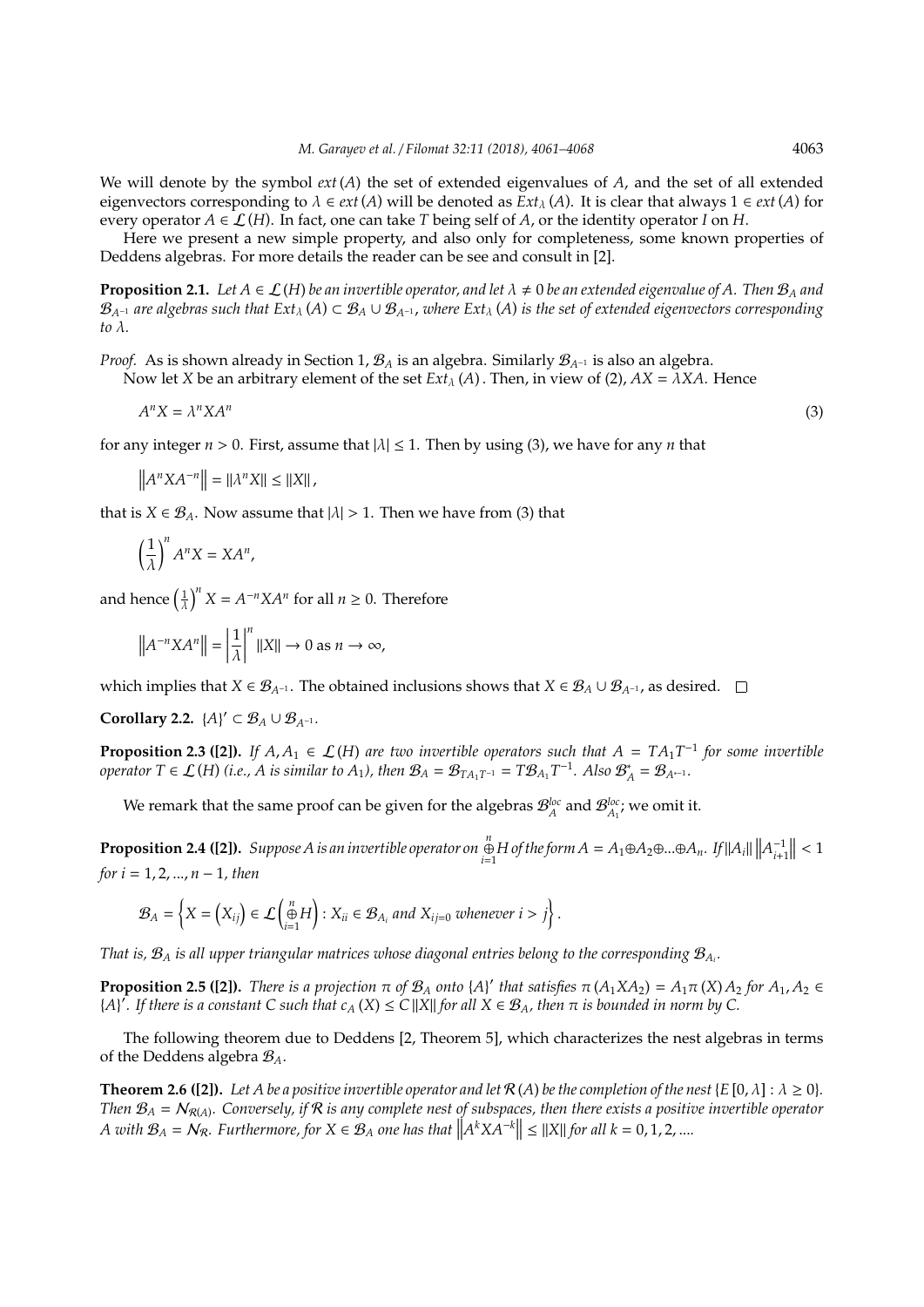## **3. Description of Some Special Deddens Subspaces**

Let A be a complex Banach algebra with unit *e*. An element *a* ∈ A is called quadratic if it satisfies

$$
a^2 + \lambda a + \mu e = 0
$$

for some complex numbers  $\lambda$ ,  $\mu \in \mathbb{C}$ . Recall that an element  $p \in \mathcal{A}$  is called an idempotent if  $p^2 = p$ , and  $p$  is called nilpotent if  $p^n = 0$  for some  $n \ge 2$ ; in particular, if  $n = 2$ , an element  $p$  is nilpotent of nilpotency order 2. It is trivial then that all idempotents and nilpotent elements of order 2 are quadratic elements.

In this section, we prove some new results for the special type of Deddens subspaces associated with the idempotent and nilpotent elements. Our results essentially improve the main results of the paper [8, Theorems 1 and 3]. Before giving the results, we define the following Deddens subspace. Let  $a, b \in \mathcal{A}$  be two elements. Fix any number  $\alpha$ ,  $0 \le \alpha < 1$ , and consider the following set:

$$
D_{a,b}^{\alpha} := \{ x \in \mathcal{A} : ||a^n x b^n|| = O(n^{\alpha}) \text{ as } n \to \infty \}.
$$
 (4)

It is easy to see that the sets  $D^{\alpha}_{a,b}$  and  $D^{\alpha}_{b,a}$  are subspaces of  $A$ . We call these subspaces the Deddens subspaces. Note that when *a* and *b* are invertible, the notion of Deddens subspace coincides with the notion of Deddens algebra, introduced in [9].

**Theorem 3.1.** *Let* A *be a Banach algebra with unit e. Let p be any idempotent and q a nilpotent of order* 2*. Let D*<sup>α</sup> *e*+*p*,*e*+*q be the Deddens subspace defined by* (4)*. Then we have:*

 $(i)$   $D_{e+p,e+q}^{\alpha} = \{x \in \mathcal{A} : px = xq\};$ *(ii)*  $D_{e+q,e+p}^{\alpha} = \{x \in \mathcal{A} : qx = xp\}$ .

*Proof.* (*i*) For the proof, we will essentially use the method in [8]. Let us set

*Int*  $\{p,q\} := \{x \in \mathcal{A} : px = xq\}.$ 

We will prove that  $Int\{p,q\} = D^{\alpha}_{e+p,e+q}$ . In fact, the inclusion  $Int\{p,q\} \subset D^{\alpha}_{e+p,e+q}$  is trivial. Let us prove the reverse inclusion  $D_{e+p,e+q}^{\alpha} \subset Int\{p,q\}$ . Let  $x \in D_{e+p,e+q}^{\alpha}$  be arbitrary. Denoting  $p_1 := e+p$ ,  $q_1 := e+q$  and

$$
c_n:=p_1^n xq_1^{-n},\; n\geq 0,
$$

we have that

$$
||c_n|| \leq c_x n^{\alpha}.\tag{5}
$$

Then we obtain

$$
c_n q_1 = p_1^n x q_1^{-n} q_1 = p_1 \left( p_1^{n-1} x q_1^{-(n-1)} \right) = p_1 c_{n-1},
$$

that is

$$
c_n q_1 = p_1 c_{n-1} \quad (n \ge 1).
$$

It follows from (2) that

$$
c_n q_2^n = p_1 c_0 \ (n \ge 1), \tag{7}
$$

and hence

$$
c_n (e+q)^n = (e+p)^n c_0.
$$

Since  $p^2 = p$ , it is easy to verify that  $(e+p)^n = e + (2^n - 1)p$  for all  $n \ge 1$ . Also, it is easy to see that  $(e+q)^{-n} = e - nq$  because  $q^2 = 0$ . By considering these in (7), we have

$$
c_n = (e + (2^n - 1)p) x (e - nq), n = 1, 2, ...,
$$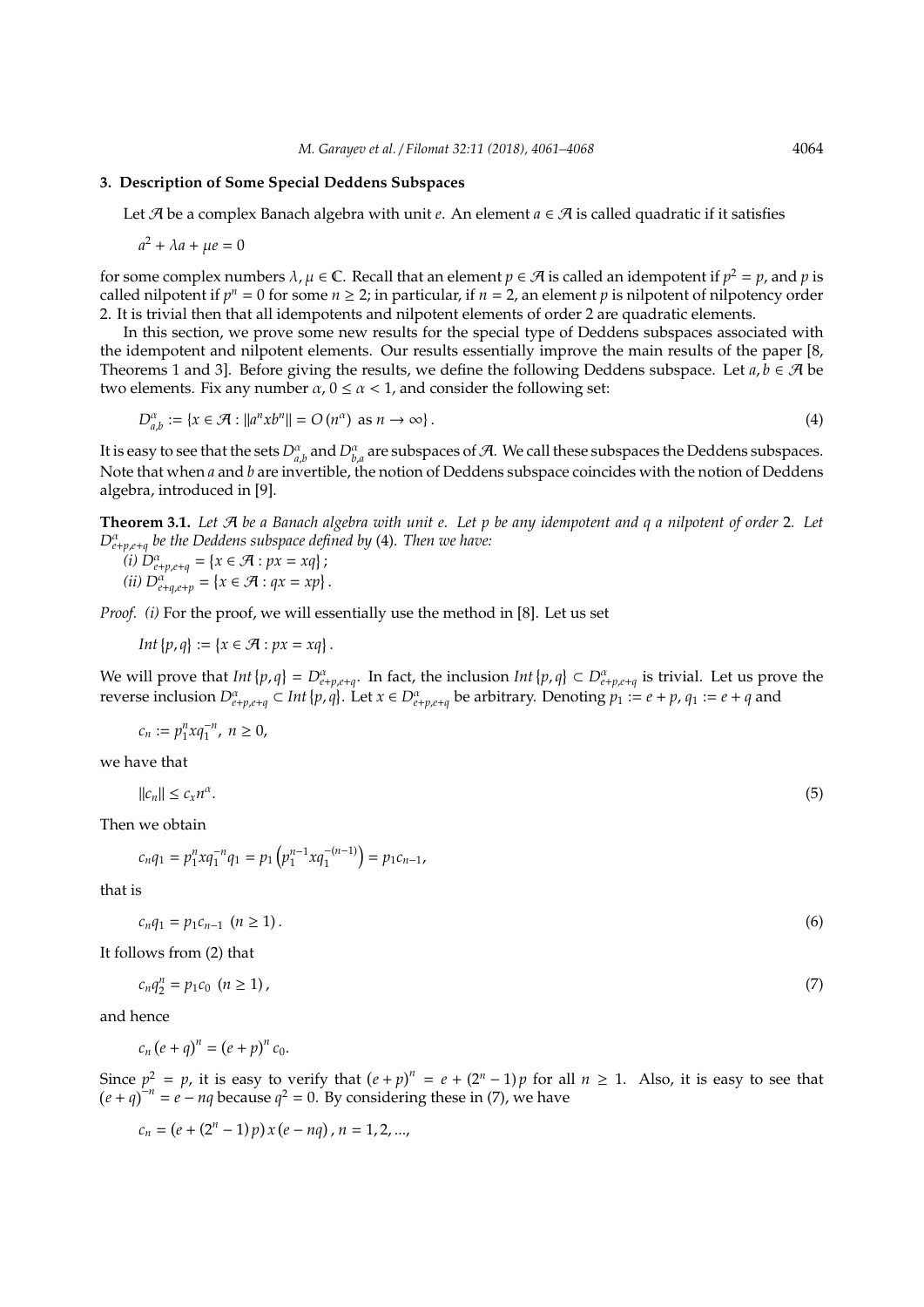and therefore

$$
c_n - x = (2^n - 1)px - nxq - n(2^n - 1)pxq
$$
\n(8)

for all  $n \geq 1$ . By considering inequality (5), we have from (8) that

$$
||pxq|| \le \frac{||c_n - x||}{n(2^n - 1)} + \frac{||px||}{n} + \frac{||xq||}{2^n - 1}
$$
  
\n
$$
\le \frac{||c_n|| + ||x||}{n(2^n - 1)} + \frac{||px||}{n} + \frac{||xq||}{2^n - 1}
$$
  
\n
$$
\le c_x \frac{n^{\alpha}}{n(2^n - 1)} + \frac{||x||}{n(2^n - 1)} + \frac{||px||}{n} + \frac{||xq||}{2^n - 1}
$$
  
\n
$$
= c_x \frac{1}{n^{1-\alpha}(2^n - 1)} + \frac{||x||}{n(2^n - 1)} + \frac{||px||}{n} + \frac{||xq||}{2^n - 1} \to 0
$$

as *n*  $\rightarrow \infty$ , because 1 – *a* > 0. Thus, we have that *pxq* = 0, which implies that (see (8))

$$
c_n - x = (2^n - 1) px - nxq.
$$

Form this, by using again (5), we have by similar arguments that

$$
||px|| \le \frac{||c_n - x||}{2^n - 1} + \frac{n}{2^n - 1} ||xq|| \to 0 \quad (n \to \infty),
$$

which implies obviously that  $px = 0$ . Hence, we have

$$
c_n - x = -nxq,
$$

from which

$$
||xq|| = \frac{||c_n - x||}{n} \le c_x \frac{n^{\alpha}}{n} + \frac{||x||}{n} \to 0 \quad (n \to \infty).
$$

Thus  $c_n - x = 0$  for all  $n \ge 1$ . In particular,  $c_1 = x$ , which means that

$$
x = (e + p) x (e - q).
$$

Hence

$$
(e+p)x = x(e+q).
$$

Therefore  $px = xq$ , which shows that  $x \in Int\{p, q\}$ , and hence  $D_{e+p,e+q}^{\alpha} \subset Int\{p, q\}$  as desired.

*(ii)* The proof of *(ii)* is the same as in the case (*i*), and therefore we omit it. The theorem is proven.  $\square$ 

**Corollary 3.2.** *Let* A *be a Banach algebra with unit e. Let p be any idempotent and q be any nilpotent element of order* 2*. Then*

$$
\left(D^{\alpha}_{e+p,e+q}\cap D^{\alpha}_{e+q,e+p}\right)\cap \{p\}'=\left(D^{\alpha}_{e+p,e+q}\cap D^{\alpha}_{e+q,e+p}\right)\cap \{q\}'\ ;
$$

*here*  ${t}'_i := {x \in \mathcal{A} : xt = tx}$  *is the commutant of the element*  $t \in \mathcal{A}$ *.*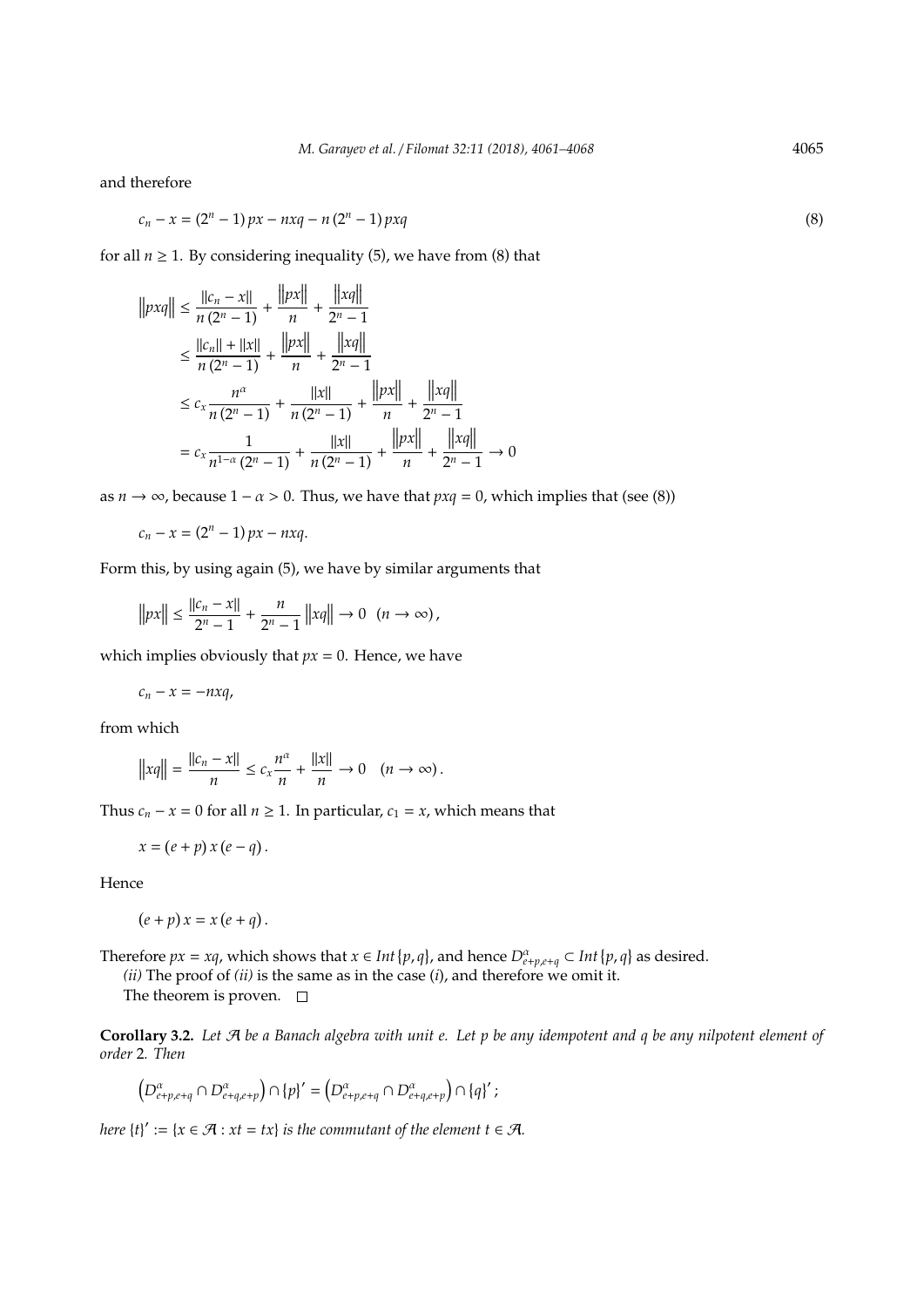The proof is immediate from Theorem 3.1.

For any Banach algebra  $\mathcal{A}$  with the idempotent *p* and with a unit *e*, we define the following set (see [8])

$$
S_p := \{x \in \mathcal{A} : px(e - p) = 0\}.
$$

It is easy to see that  $S_p$  is an algebra ( $S_p$  is a proper subalgebra of  $\mathcal A$  if  $p$  is a nontrivial idempotent element, i.e.,  $p \neq 0$  and  $p \neq e$ ). Indeed, let *x*,  $y \in S_p$  be two arbitrary elements. Then we have

$$
pxy (e-p) = px (e-p+p) y (e-p)
$$
  
= [px (e-p) + pxp] y (e-p)  
= (px (e-p)) y (e-p) + px (py (e-p)) = 0,

because  $px(e - p) = py(e - p) = 0$ . This implies that  $xy \in S_p$ , as desired.

Let  $a \in \mathcal{A}$  be any fixed invertible element. We define the following set:

$$
\mathcal{B}_a^{loc} := \left\{ x \in \mathcal{A} : \left\| a^n x a^{-n} \right\| \le c_x n^{\alpha} \text{ for some } \alpha = \alpha(x) \ge 0 \text{ and some } c_x > 0 \right\}.
$$

It is elementary to show that actually  $\mathcal{B}_a^{loc}$  is an algebra in A. Indeed, let  $x,y\in\mathcal{B}_a^{loc}$  and  $\lambda$ ,  $\mu\in\mathbb{C}$  be arbitrary. Then we have:

$$
||a^{n} (\lambda x + \mu y) a^{-n}|| = ||a^{n} (\lambda x) a^{-n} + a^{n} (\mu y) a^{-n}||
$$
  
\n
$$
\leq |\lambda| c_{x} n^{\alpha(x)} + |\mu| c_{y} n^{\beta(y)}
$$
  
\n
$$
\leq (|\lambda| c_{x} + |\mu| c_{y}) n^{\max{\alpha(x), \beta(y)}}
$$
  
\n
$$
= c_{\lambda x + \mu y} n^{\max{\alpha(x), \beta(y)}}
$$

where  $c_{\lambda x + \mu y} := |\lambda| c_x + |\mu| c_y$ ; this shows that  $\mathcal{B}_a^{\text{loc}}$  is a (linear) subspace in A. Now we verify that  $\mathcal{B}_a^{\text{loc}}$  is alsoed with removing the the multiplication energies. Indeed we have closed with respect to the multiplication operation. Indeed, we have :

$$
||a^n xy a^{-n}|| = ||(a^n xa^{-n})(a^n ya^{-n})||
$$
  
\n
$$
\leq (c_x n^{\alpha})(c_y n^{\beta}) = c_x c_y n^{\alpha+\beta},
$$

and hence, since  $c_x c_y > 0$  and  $\alpha + \beta = \alpha(x) + \beta(x) \ge 0$ , this inequality means that  $xy \in \mathcal{B}_a^{loc}$ . Thus,  $\mathcal{B}_a^{loc}$  is an algebra.

Our next result describes the algebra  $S_p$  in terms of the Deddens type algebra  $\mathcal{B}^{loc}_{e+p}.$ 

**Theorem 3.3.** Let A be a Banach algebra with an idempotent p and with a unit e. Then  $\mathcal{B}^{loc}_{e+p} = S_p$ .

*Proof.* It is easy to check that

$$
(e+p)^{-1}=e-\frac{1}{2}p.
$$

Then we have that

$$
(e+p)^n = e + (2^n - 1)p
$$
\n(9)

and

$$
(e+p)^{-n} = e + \left(\frac{1}{2^n} - 1\right)p\tag{10}
$$

for all  $n \geq 0$ . By setting for any element  $x \in \mathcal{A}$ 

$$
c_n := (e + p)^n x (e + p)^{-n} \quad (n \ge 0),
$$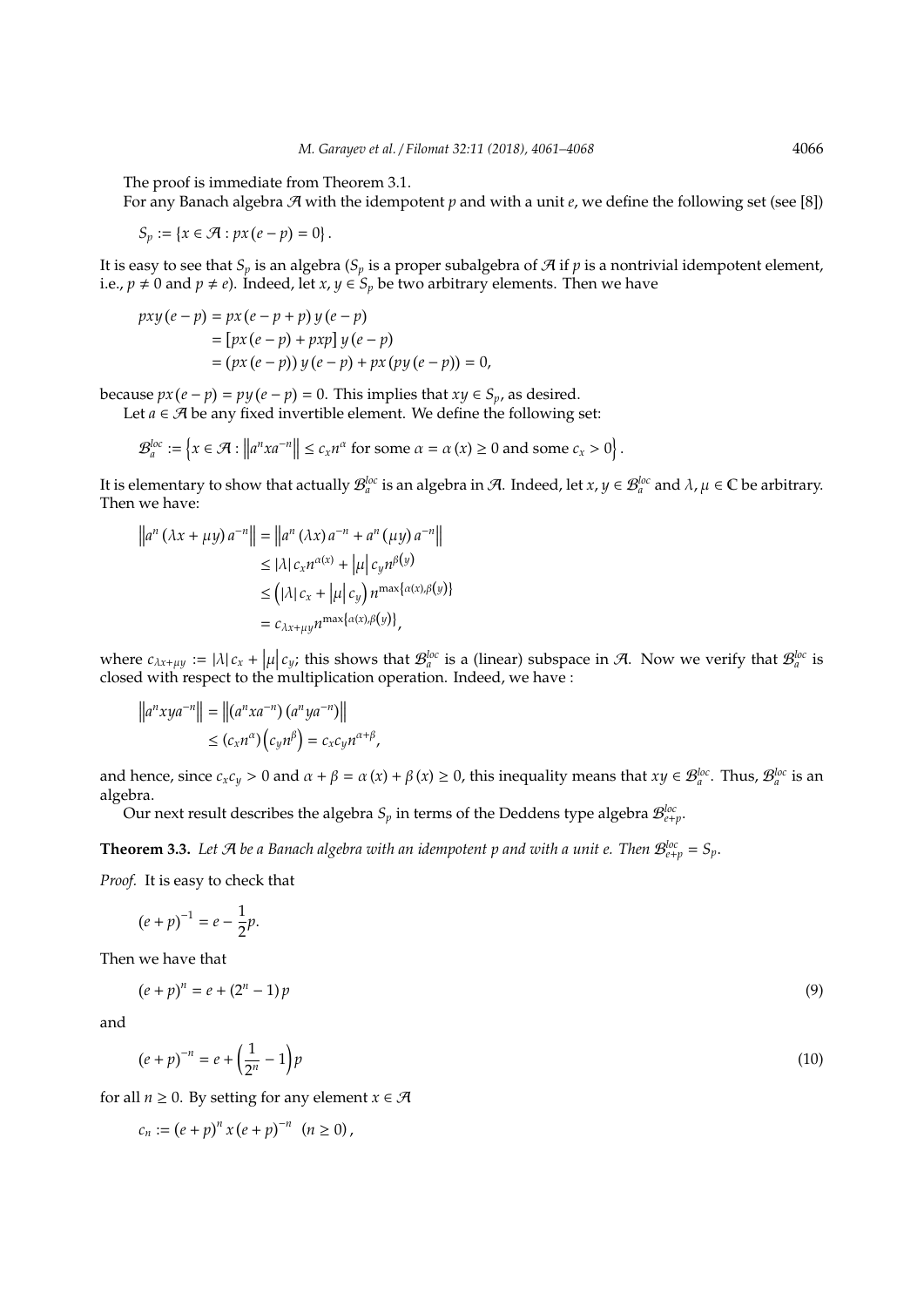and using equalities (9) , (10), we obtain

$$
c_n = x + \left(\frac{1}{2^n} - 1\right) x p + \left(2^n - 1\right) p x + \left(2^n - 1\right) \left(\frac{1}{2^n} - 1\right) p x p \tag{11}
$$

for all  $n = 0, 1, 2, ...$  Since for every  $x \in \mathcal{B}_{e+p}^{loc} ||c_n|| \le c_x n^{\alpha}$  for some  $c_x > 0$  and  $\alpha = \alpha(x) \ge 0$ , by using an elementary fact that *<sup>n</sup>* α  $\frac{n^{\alpha}}{2^{n}} \to 0$   $(n \to \infty)$  for any  $\alpha \ge 0$ , we have for every  $x \in \mathcal{B}^{loc}_{e+p}$  that

$$
\lim_{n\to\infty}\frac{1}{(2^n-1)\left(\frac{1}{2^n}-1\right)}(c_n-x)=0.
$$

Therefore we obtain from (11) that

$$
0 = \lim_{n \to \infty} \left( \frac{1}{2^{-n} - 1} px + \frac{1}{2^n - 1} xp + pxp \right)
$$
  
=  $pxp - px$ ,

and hence  $px(e - p) = 0$ , that is  $x \in S_p$ .

Conversely, let  $x \in S_p$  be arbitrary. Then, by considering that  $px = pxp$ , we have from (11) that

$$
c_n = x + \left(\frac{1}{2^n} - 1\right) x p + \left(2^n - 1\right) p x + \frac{2^n - 1}{2^n} p x p - \left(2^n - 1\right) p x p
$$
  
=  $x + \left(\frac{1}{2^n} - 1\right) x p + \frac{2^n - 1}{2^n} p x p.$ 

Whence

 $||c_n|| \le ||x|| + ||xp|| + ||pxp|| =: c_x < +\infty$ 

for all  $n \ge 0$ , which means that  $x \in \mathcal{B}_{e+p}^{loc}$  (with  $\alpha(x) = 0$ ). This proves the theorem.

Let  $\mathcal{A} = \mathcal{B}(H)$ , the Banach algebra of all bounded linear operators acting in the Hilbert space H, and let *Q* ⊂ *B* (*H*) be a proper subset. We denote by *LatQ* the lattice of (closed) subspaces *E* of *H* invariant under *Q*, i.e.,

$$
LatQ := \{ E \subset H : AE \subset E \text{ for all } A \in Q \}.
$$

Recall also that *AlgLatQ* is the following algebra in *B*(*H*), which is important in the theory of invariant subspaces:

$$
AlgLatQ := \{ A \in B(H) : AE \subset E \text{ for all } E \in LatQ \}.
$$

By considering the well known (and simple) fact that *AE* ⊂ *E* if and only if  $(I - P_E)$  *AP*<sub>*E*</sub> = 0 (see, for instance, Radjavi and Rosenthal [14]), the following is an immediate corollary of Theorem 3.3

**Corollary 3.4.**  $AlgLatQ = \bigcap_{E \in LatQ}$  $\mathcal{B}^{\text{loc}}_{2I-P_E}$ , where  $P_E: H \to E$  is the orthogonal projector.

**Acknowledgement.** The authors also thank the referee for his useful and constructive remarks and suggestions which improved the presentation of the paper.